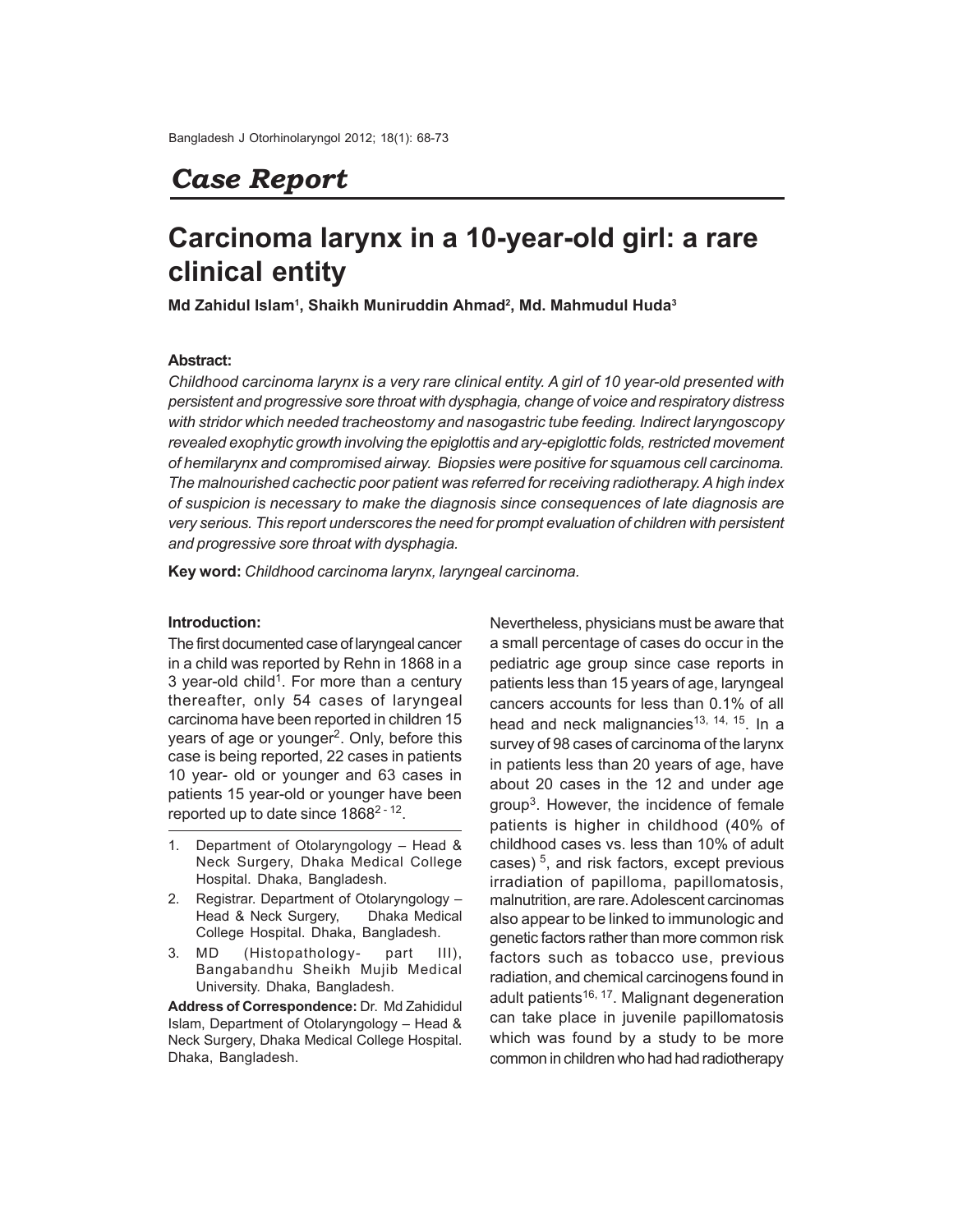for papillomatosis; consequently the practice of irradiating these children has been abandoned<sup>3</sup>. Among the other reported risk factors for laryngeal carcinoma are papillomatosis of the larynx, laryngopharyngeal reflux, human immunodeficiency virus (HIV) infection, immunosuppressive therapy, exposure to drug use during pregnancy, both active and passive smoking, exposure to certain chemicals (e.g. asbestos), alcohol use, poor oral hygiene, and a family history of cancer;<sup>18</sup> so, attempt for HPV viral subtyping, search for p16 and 15:19 translocation with not neglecting the HIV should be made for aetipathogenesis. Younger patients tend to have a long history of progressive airway obstruction, dysphagia, or dysphonia; but lesions are not recognized until an otolaryngologist is consulted for a fiberoptic airway examination and a delay in diagnosis attributed to the erroneous attribution of some common paediatric respiratory and voice problems and difficult paediatric examination makes the problem more complicated. The scarcity of cases, attempt to preserve anatomy and function of larynx and for avoidance of complications impedes establishment of treatment protocols in children. All authors agree that a primary work up should consist of detailed radiological imaging endoscopy with biopsy, and possible tracheostomy for airway protection and, thereafter, definitive management of squamous cell carcinoma in pediatric patients has varied based on the individual circumstance of the patient<sup>19, 20</sup>. Prognosis of childhood laryngeal cancer is unclear since the reported survival rates are not tumor stage related.

#### **Case report:**

A 10-year-old malnourished girl had attended in the Deptt. of ENT – Head & Neck Surgery, Sher-e-Bangla Medical College Hospital, Barisal, with sore throat, dysphagia, change

of voice and respiratory distress. The sore throat was persistent and progressive in nature for about two months, the dysphagia was also persistent and progressive over one month, progressive hoarseness of voice over two weeks and lastly the respiratory distress over one week associated with stridor for 3 days which necessitated tracheostomy and nasogastric tube feeding.



**Figure 1:** *A 10-year-old tracheostomized girl with carcinoma larynx*

The Indirect laryngoscopic examination revealed a globular exophytic growth involving the epiglottis left AE fold and anterior part of the right AE fold. Left vocal cord could not be seen but movement of the left hemilarynx was found restricted with compromised airway. There was no palpable neck node and no systemic metastasis found. The patient was appeared malnourished and cachectic with anemia. Systemic examination did not reveal any noticeable abnormalities. In Direct laryngoscopic examination, the globular exophytic growth in the larynx was assessed and staged as  $\mathsf{T}_{3}\mathsf{N}_{\mathsf{O}}\mathsf{M}_{\mathsf{O}}$ .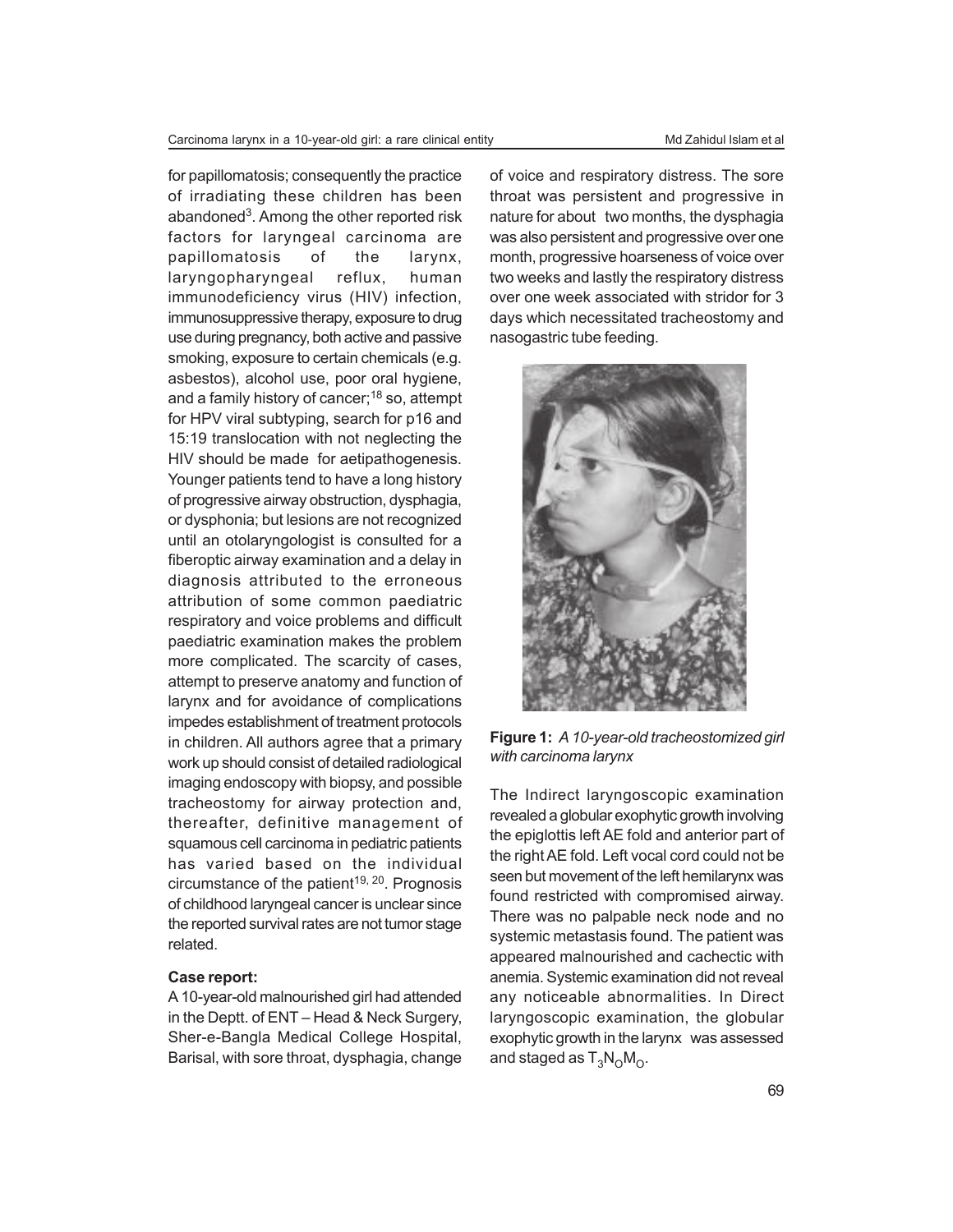

**Figure 2:** *Endoscopic view of laryngeal carcinoma.*

Tissue was taken from the growth for histopathological examination and that revealed well differentiated squamous cell carcinoma (SCC). The patient was referred to NICRH, Mohakhali, Dhaka, for oncological management.



**Figure 3:** *Histopathological section displays feature of squamous cell carcinoma in biopsy from laryngeal lesion.*

Due to the personal, financial and communication problem, patient could not afford her treatment. Within two weeks following diagnosis, the girl became more cachectic and ultimately died of cardiopulmonary failure.

## **Discussion:**

Carcinoma larynx is an old-age malignancy. In children, the common laryngeal neoplasm is laryngeal papillomatosis. The most common age of carcinoma larynx is around 6<sup>th</sup> decade of life<sup>21</sup>. In Bangladesh, mean age at presentation of supraglottic carcinoma is 35-80 years $22, 23$ . 90% of laryngeal carcinoma is squamous cell carcinoma and its different variant<sup>21</sup>. Among the laryngeal carcinoma, supraglottic carcinoma appears earlier in adult population. Supraglottic carcinoma is common laryngeal carcinoma of this subcontinent compared to the western population. This is found more among the younger age group in low socioeconomic group with less male/female ratio in the developing country<sup>22, 23</sup>.

Clinical manifestations of laryngeal carcinoma in adolescents may include hoarseness or cough, which may be mistaken for common respiratory infections, pre-pubertal voice change, or other benign childhood conditions<sup>24</sup>. Recurrent respiratory tract infection, or asthma, vocal abuse, difficult examination in children makes the case more aggressive and ultimately fatal<sup>16, 17</sup>. Due to its rarity, tendency to mimic benign conditions and the relative difficulty of the pediatric laryngeal examination, SCC is not usually considered in the differential diagnosis of persistent hoarseness or cough, which may lead to a delay in diagnosis. Vocal folds are the most common site of involvement by SCC in adolescents, followed by supraglottic and then subglottic locations <sup>25</sup>.

Etio-pathological basis for childhood and adolescence carcinoma larynx is postulated being irradiation for papillomatosis, HPV infection, HPV induced genome mutation, chromosomal translocation<sup>18</sup>.<sup>21</sup>. The relationship of HPV to laryngeal carcinoma is unclear although some studies have attributed laryngeal irradiation as a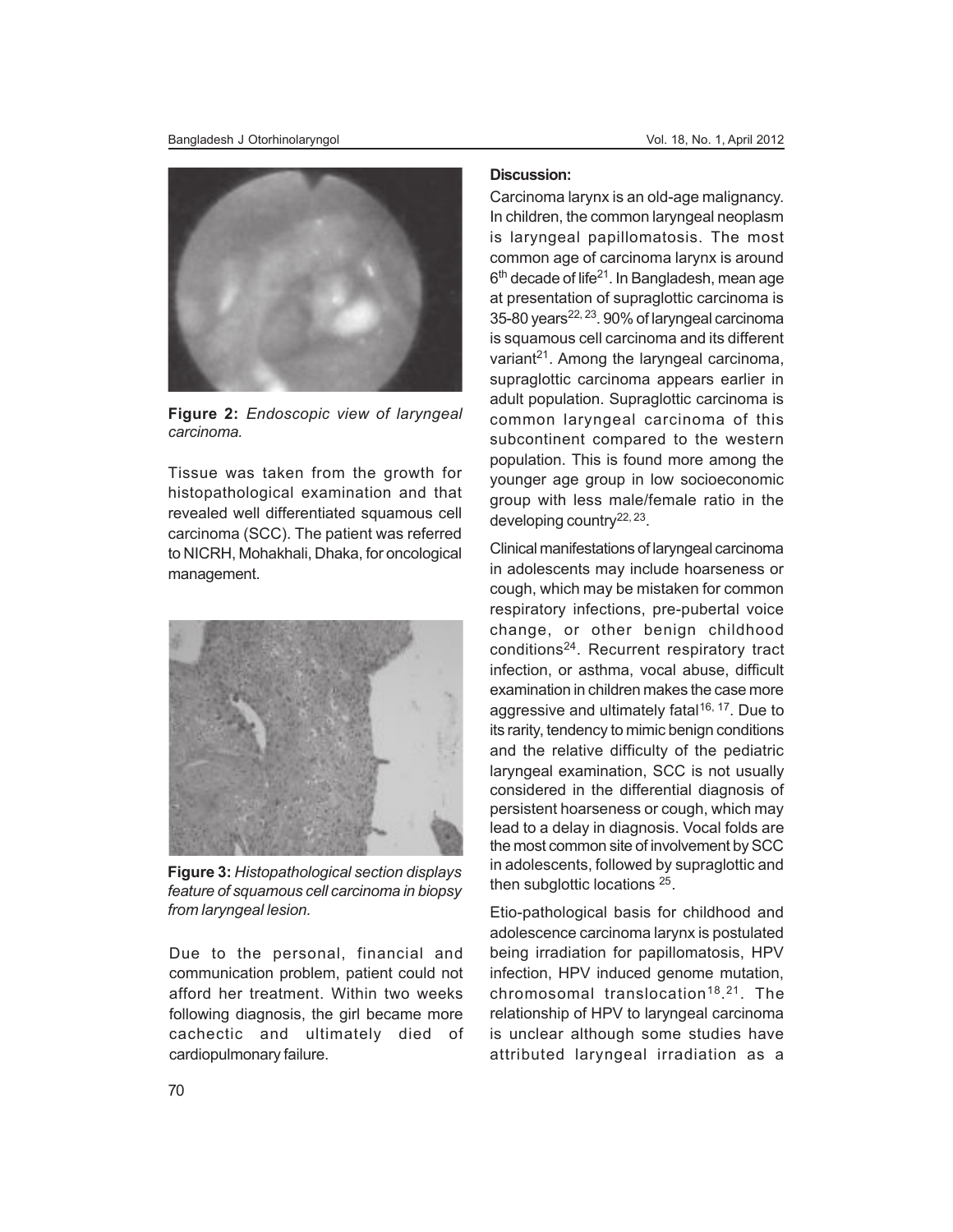predisposing factor in the development of carcinoma. Until the 1970s, malignant degeneration of recurrent respiratory papillomatosis [RRP] was seen in association with patients that underwent radiation therapy for their disease. Spontaneous malignant degeneration of RRP has been reported in the laryngotracheal and bronchioalveolar regions with an incidence rate of  $2.3\%^{26}$ . Regarding HPV subtyping, HPV 11 had been linked to the malignant transformation of juvenile-onset RRP<sup>27</sup>. Malignant transformations of papillomatosis were 14% (6 of 43 irradiated cases) before 30 years of age whereas no transformation was reported in 58 similar cases treated with surgery alone<sup>28</sup>. Some study relates the risk factors like geographical distribution, malnutrition, and social classes since majority of supraglottic carcinoma cases were from lower socioeconomic group<sup>22, 23</sup>. The differential diagnosis of laryngeal neoplasm in children includes: papilloma, subglottic hemangiomas, squamous carcinoma, rhabdomyosarcoma, and adenocarcinoma of minor salivary gland.

In this study 10-year-old female child with carcinoma larynx is so far the first reported case in this country. The postulated causes of our case are HPV infection along with factors like malnutrition and effect of secondary smoking or other environmental oncogenic factors. Due to unfamiliarly of this disease among the physician and pediatricians, she was diagnosed in an advanced stage. Aggressiveness of the disease process, malnutrition, lack of medical support, financial constrain, communication inconvenience, she could not get proper and early intervention which caused her unfortunate fatal outcome.

### **Conclusion:**

Childhood laryngeal carcinoma is very rare malignant condition. The etiology of this

disease is not exactly known. Clinical features are aggressive and the outcome is poor since the diagnosis and the treatment is always late. In any suspected cases where some risk factors are associated should be dignified. Although unusual, one should have a high index of suspicion for any hoarseness, cough, or upper airway disease that does not respond to appropriate medical treatment. By reporting this case and highlighting the difficulties in diagnosis and treatment we hope to increase clinical awareness and thus lead to an improved outcome. Accurate and early diagnosis of the childhood laryngeal carcinoma with prompt aggressive treatment is essential.

#### **References:**

- 1. Cunningham MJ, McGuirt WF and. Myers EN, Malignant tumors of the head and neck. In: CD. Bluestone, SE. Stool and MA. Kenna, Editors, Pediatric otolaryngology (3rd ed.), Saunders, Philadelphia, 1996; 1557.
- 2. Gindhart TD, Johnston WH and. Chism SE et al. Carcinoma of the larynx in childhood. Cancer 1980; 46: 1683–1687.
- 3 Ohlms LA, McGill T and Healy GB.Malignant laryngeal tumors in children: A 15-year experience with four patients, Ann Otol Rhinol Laryngol 1994; 103: 686.
- 4. Rehn H. Cancer of the vestibule and vocal cords in a 3-year-old boy. Arch Pathol Anat Physiol Klin Med 1868; 43: 129–133.
- 5. Zuckerman JD, Shehata BM, Hill CH & Sobol SE. (2009). Invasive laryngeal carcinoma in a 15-year-old boy with neglected papillomatosis . The Internet Journal of Otorhinolaryngology 2009; 8:  $32 - 5$ .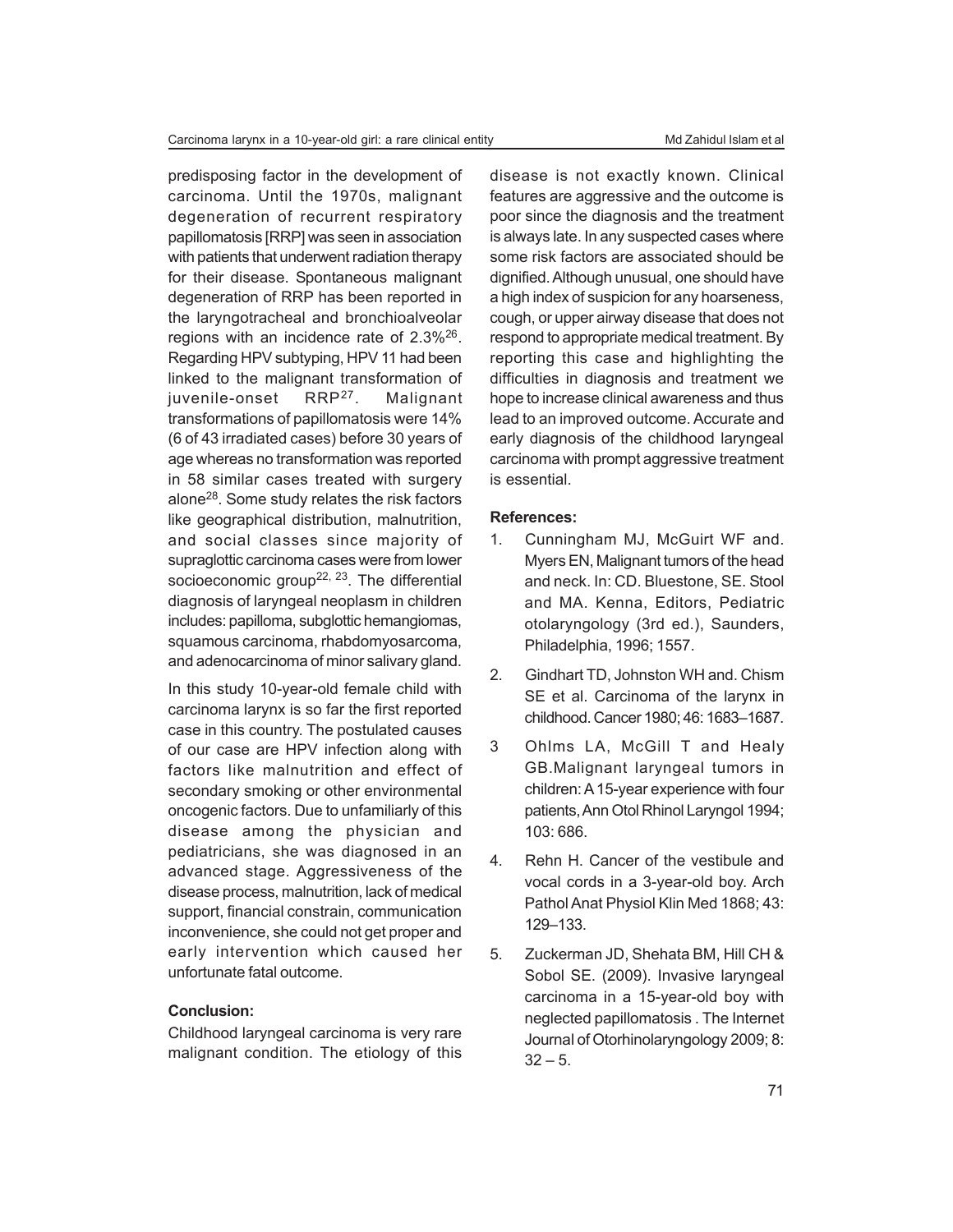- 6. Nsamba C, Marrocco G. Carcinoma of the Larynx in a Child. J Laryngol Otol 1989; 93: 89-92.
- 7. Ossoff RH, Tucker GF and Norris CM. Carcinoma of the larynx in a 11-yearold boy. Otolaryngol Head Neck Surg 1980; 88 (2): 142–145. View Record in Scopus | Cited By in Scopus (10).
- 8. Orton HB. Carcinoma of the larynx. Clinical report of a case - age 13 1/2 years. Laryngoscope 1947; 57: 299– 303.
- 9. Laurian N, Sadov R, Strauss M, Kessler E. Laryngeal carcinoma in childhood. Report of a case and review of the literature. Laryngoscope 1984; 94(51): 684-7.
- 10. Zalzal GH, Cotton RT, Bove K. Carcinoma of the larynx in a child. Int J Pediatr Otorhinolaryngol 1987; 13(2): 219-25.
- 11. Singh W and Kaur A. Laryngeal carcinoma in a 6 year old with a review of the literature, J Laryngol Otol 1987; 101 (9): 957–958.
- 12. Simon M, Kahn T, Schneider A and Pirsig W. Laryngeal carcinoma in a 12-yearold child. Association with human papilloma virus 18 and 33, Arch Otolaryngol Head Neck Surg 1994; 120: 277–282. View Record in Scopus | Cited By in Scopus (24)
- 13. Rastogi M, Srivastava M, Bhatt MLB, et al. Laryngeal carcinoma in a 13-yearold child. Oral Oncol Extra 2005; 41: 207–10.
- 14. Jones AC. Carcinoma of the larynx in a girl aged 15. Arch Otol 1942; 35: 426– 430.
- 15. McGuirt WF, Little JP. Laryngeal cancer in children and adolescents,

Otolaryngology Clinics of North America 1997; 30: 207-214.

- 16. Faragó L. & Nagy A. A rare case of malignant degeneration of a childhood laryngeal papilloma. Mschr Ohrenheilk 1966; 100: 131–135.
- 17. Rutt AL, Hawkshaw MJ, Sataloff RT. Laryngeal cancer in patients younger than 30 years: a review of 99 cases. Ear Nose Throat J 2010; 89(4): 189-92.
- 18. Ossoff RH, Tucker GF, Norris CM.Carcinoma of the larynx in an 11 year old boy with late cervical metastasis: report of a case with ten year follow-up, Otolaryngology Head and Neck Surgery 1980; 88: 142-145.
- 19. Brasilino de Carvalho et al. Head and Neck Squamous Cell Carcinoma in Childhood. Medical and Pediatric Oncology1998; 31: 96-99.
- 20. Birchall MA and Pope L. Tumours of the larynx. Scott-Brown's Otorhinolaryngology, Head and Neck Surgery, 7th edition, editor: Michael Gleeson, Edward Arnold. 2008; 194: 2598-2622.
- 21. Walkinson JC, Gaze MN, Wilson JA. Tumours of the larynx. Stell and Maran's, Head and Neck Surgery, 4<sup>th</sup> ed; Butlerworth Heinemann, Oxford 2000; 15: 233-273.
- 22. Hossain MA, Ahmed SMTU, Alam MM, Tarafder KH, Humayun AHMP. Presenting features of supraglottic carcinoma of larynx. Bangladesh J Otorhinolaryngol 2010; 16: 106-112.
- 23 McDermott A, Raj P, Glaholm J, et al. De novo laryngeal carcinoma in childhood. J Laryngol Otol. 2000; 114(4): 293–5.
- 24. Kitcher ED, Yarny J, Gyasi RK & Cheyuo C. Laryngeal Cancer at the Korle